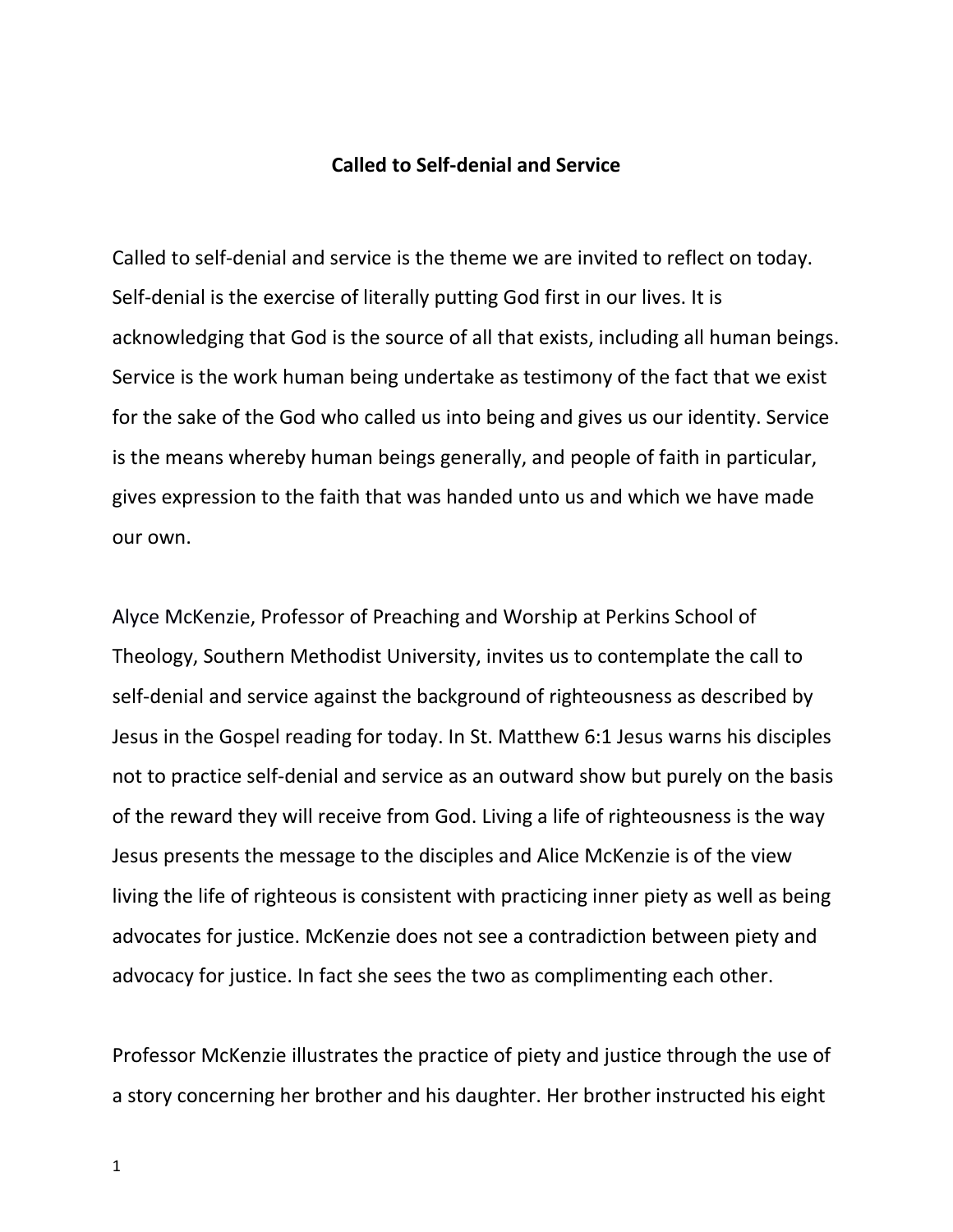year old daughter to go and clean her room. In less than fifteen minutes she reported she was finished and wanted to go back to watching television. The child's father went to inspect the room as he could not believe she finished so quickly. Low and behold, when he entered the room it was in fact quite in order, however, a thought struck him that he should look in the clothes closet. Upon opening the door a mountain of debris in the form of clothes, shoes and toys almost pushed him to the floor. He took a chair and sat in the middle of the room, called his daughter and waited until she painstakingly cleaned the room. Only then was she allowed to return to watching television.

## **Called to Self-Denial**

For McKenzie, the exchange between her brother and her niece is an example of the call to self-denial or the practice righteous. Self-denial is expressed in Matthew's Gospel as the practice of prayer and fasting. Though these are not exclusively individual practices, as whole communities are sometimes known to gather for prayer and fasting, nevertheless, prayer and fasting are disciplines designed to strengthen the interior life of the person of faith. Prayer is the commitment on the part of the person of faith to keep the communication channel open between the individual and God. The prayer channel is open for the sake of the individual as well as the community. On the individual level prayer takes the form of petition, praise and thanksgiving as the individual brings her or his concerns to God. Prayer is communal, on the other hand, in that it focuses on the needs of others and the world. Prayer in this sense is often described as intercessory in that the concerns of, and for others take centre stage. Concern for the integrity of the child led McKenzie's brother to follow up on his daughter's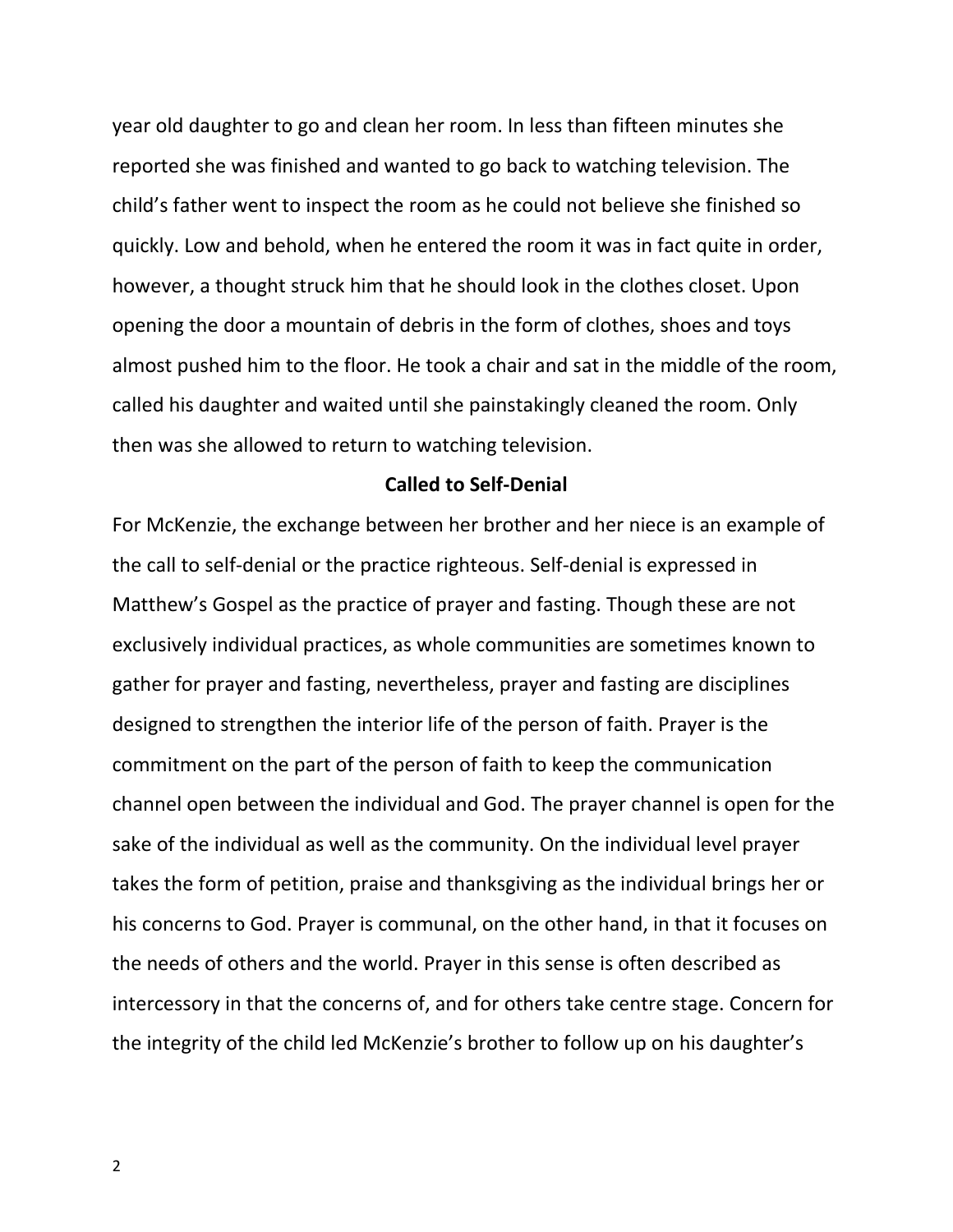pronouncement as failure to do so would mean she can twist the truth in order to satisfy immediate gratification.

Another important lesson to be learnt from the child's father, concerning personal righteousness, is the importance of sitting there while she cleans the room. McKenzie points out that such is the picture she has in mind of God accompanying each person as she or he painstakingly cleans the interior world of the heart. She invites us to use the five weeks of Lent to imagine God sitting at the centre of our lives watching as we work at cleaning out the emotional and spiritual closet. Like a loving parent, God sits with us, as Job's friends sat with him, patiently waiting for the response, similar to that which Jesus gave at the end of his life – "it is finished." But then we must ask what does finish mean in relation to the call to self-denial or the practice of righteousness?

Finish, in relation to cleaning a child's room, does not mean there will be no other opportunity to clean the room. Finish means the existing clutter has been cleared to make way for clutter that will arise later in the day, and the next day, and the next day etc. Similarly, completing the task of self-denial, following the five weeks of Lent, prepares us to renew our baptismal commitment at Easter. At the Easter Vigil service, and twice on Easter Day, we will be invited to renew our baptismal commitment. Cleaning the clutter in our hearts prepares us to say on Palm Sunday or the Sunday of the Lord's passion, "Blessed is he who comes in the name of the Lord! Hosanna in the highest!" Finish is therefore spoken of as completing one task in anticipation of being assigned other tasks. Taken in relation to Lent, finishing a task means positioning ourselves or preparing for the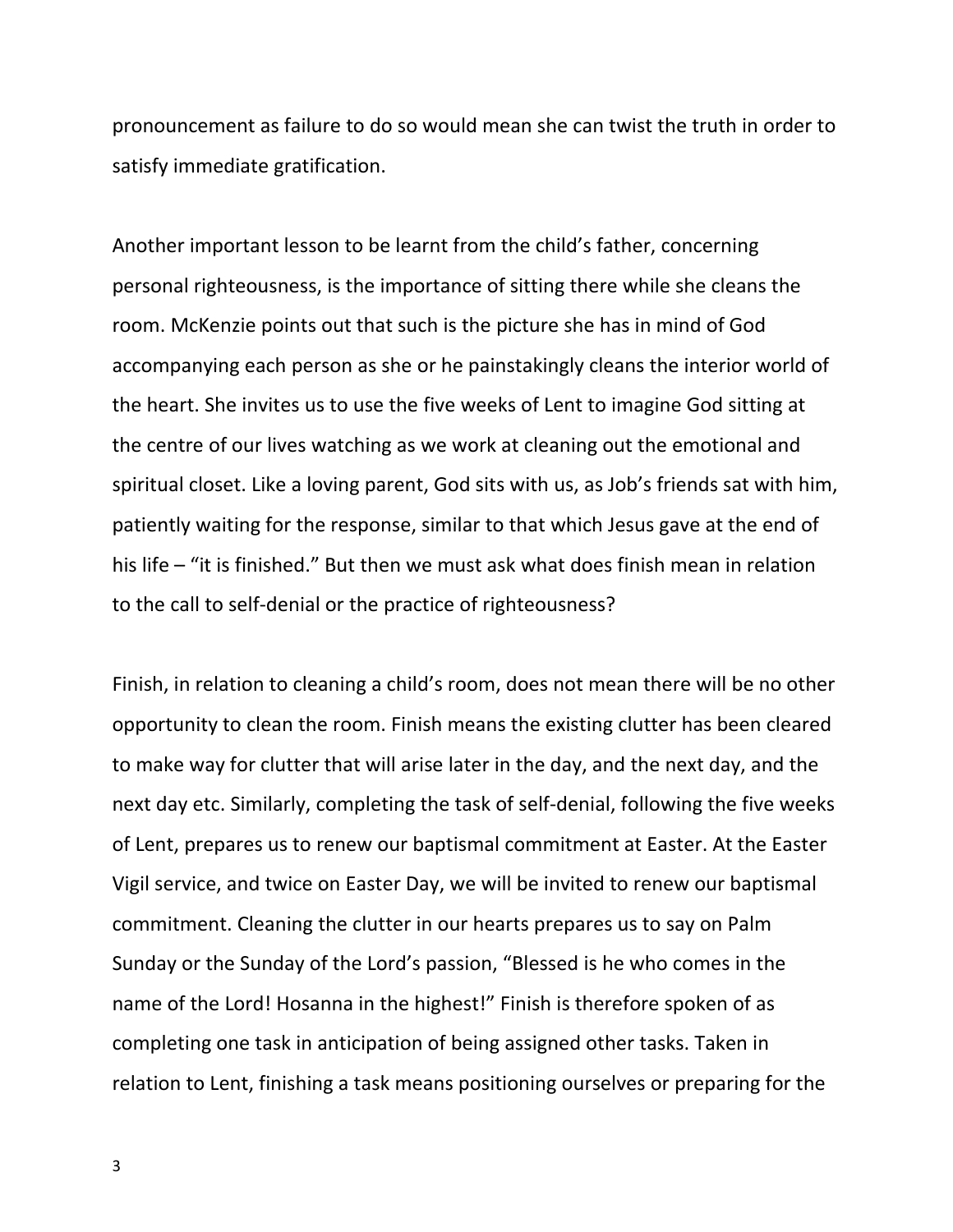celebration of Easter, knowing when we have completed the celebration, we will need to revisit the cleaning exercise all over again. In fact, outside of Lent, we are invited to do house or heart cleaning each time we confess our sins. So, silence during the prayer of confession, for example, is another opportunity to clean the clutter in our hearts and carry on the process of self-denial or the practice of righteousness.

## **Service as a Practice of Righteousness**

St. Francis of Assisi is reputed to have said to his new recruits, while preparing to send them out, "preach the word, and if necessary, use words." Francis sought to emphasize that the Gospel is more about what we do than about what we say. Using his life as an example, Francis saw it fit to focus the attention of the new recruits on the value of engaging life in the world of people in situations and places where it matters most. Could it be that Pope Benedict the XVI retired because he recognized he could no longer preach the Gospel in action that would serve as an example to the faithful? Faced with a Church that is undergoing dramatic decline, especially in Europe where he said he would be focusing much of his work, could it be the Pope is mindful that service is central to the proclamation of the Gospel? Could his retirement be based on the fact that he is incapable of leading by example and therefore he felt it is important to step aside?

McKenzie says inward piety, which includes a life of prayer and fasting, should result in outward acts of almsgiving or advocacy for justice. Writing to a mixture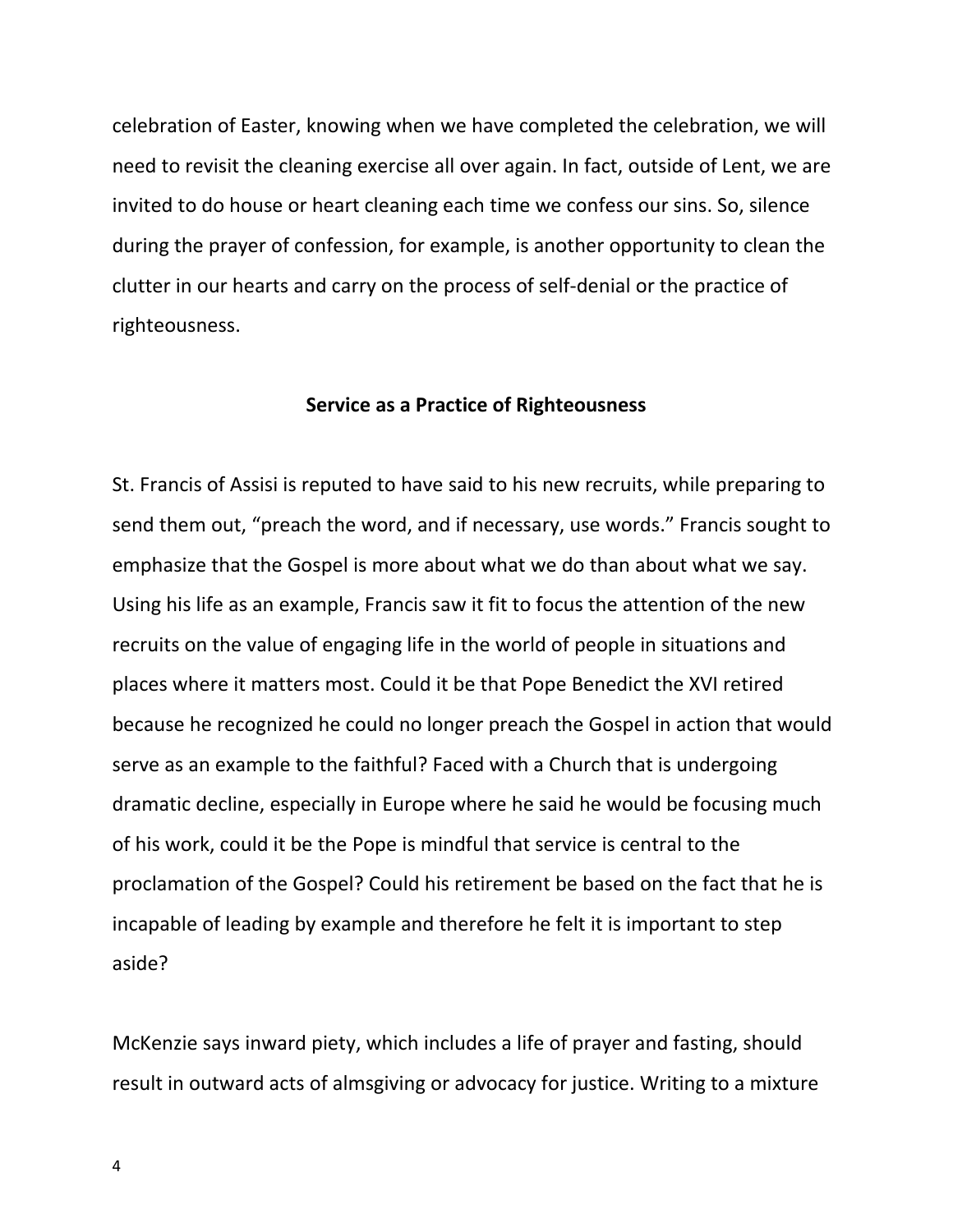of Jews and Gentiles, Matthew reminds the Church community, using words of Jesus, that reaching out to the neighbour is central to Christian piety. Works of charity, as such activity is usually described, means caring for the homeless, the infirmed, those living with HIV and AIDS, the disabled, the hearing impaired, those with impaired sight, those living with dementia, those who are in nursing homes and countless others who need to hear the Gospel not in words only but also in deeds of compassion and love.

Service as a practice of righteousness is what some students have in mind this morning following the worship service. It is their intention to travel to the Open Arms Drop in Centre to fulfill what we will say at the end of the service, "Go in peace and serve the Lord." To this end, they have decided to demonstrate the reality of the life of ashes by living out the message of the prayer attributed to St. Francis that, "it is in giving that we receive, and, it is pardoning that we are pardoned." Central to Christian service as a practice of righteousness means making real the justice we receive following house or heart cleaning and hearing God's words of "well done" to us. Feeling energized and affirmed by such words of commendation we are invited to commit ourselves to make justice a reality for all people.

Lent as a call to self-denial and service is the message we are invited to embrace today and for the next five weeks. Among other things I invite you to establish methods of heart cleaning that are doable. Take time to match self-denial in prayer and fasting with acts of justice and compassion for others. In doing so I invite you to take with you the words of one song writer: